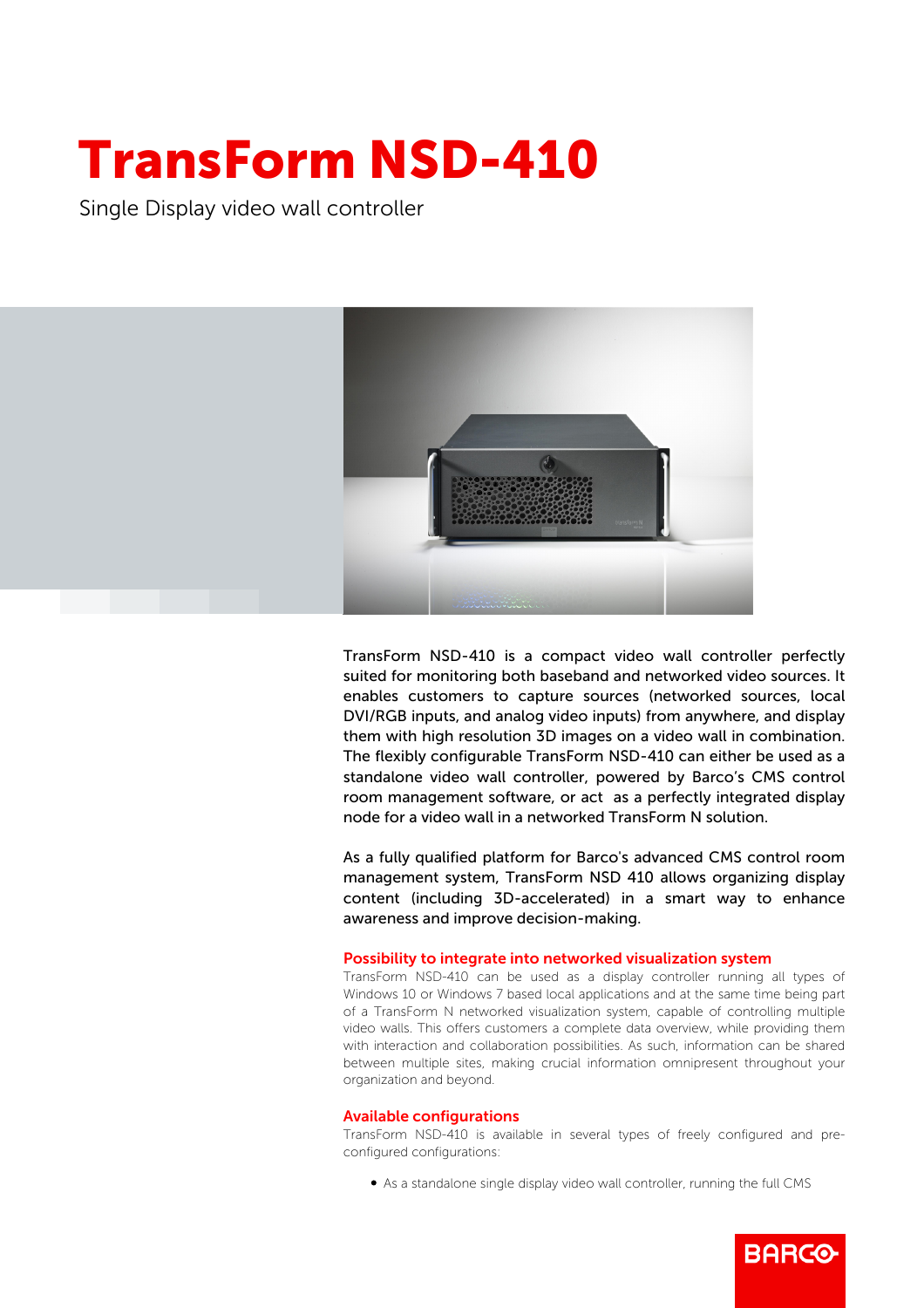- As a standalone single display video wall controller, running the full CMS Control room Management system in a single box.
- b As a Single Display node in a TransForm N installation, running only the client parts of CMS on the NSD-410, and being part of a centrally managed TransForm N installation.
- b As an Application Node in a TransForm N installation, where the graphical output of any Windows applications is transferred over the network to TransForm N Display Nodes.
- b Preinstalled CMS control room management software
- Large Windows 10 or Windows 7 desktop
- b High-end 3D graphics acceleration
- Up to 12 4K-UHD outputs
- High input density
- Universal IP streaming video decoding
- b Baseband capture cards for Display Port, DVI/RGB, and analog video inputs
- Local application support
- Latest Intel (R) Core (TM) i7 hex core processor for concurrent application processing and software based media decoding